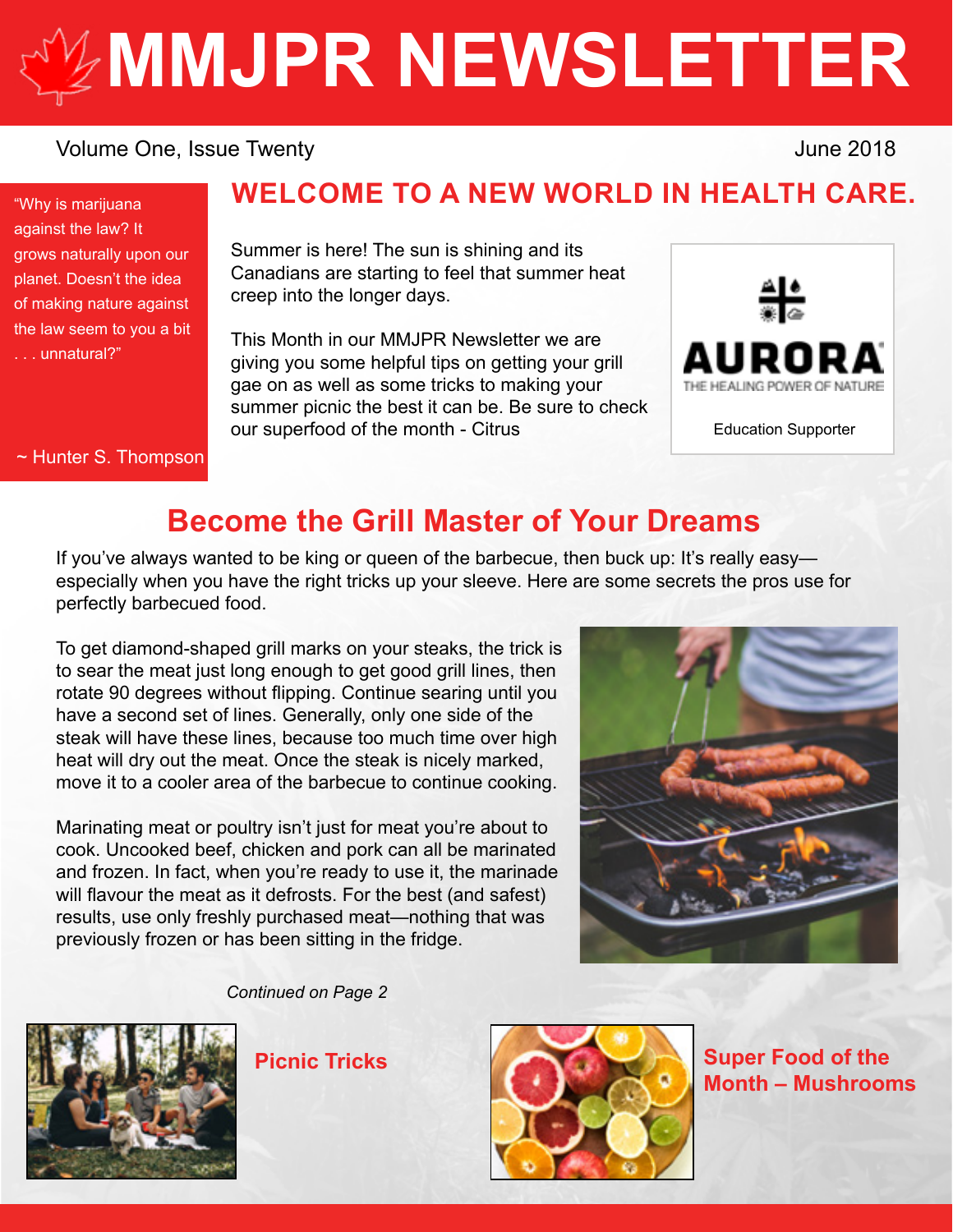Fill a resealable freezer bag with the meat and marinade. Carefully squeeze out any air before sealing the bag. Keep in mind that marinated, uncooked meats have a shorter freezer life and should be used within two months. Always defrost the meat in the refrigerator, then drain and discard the used marinade.

## **Grill it!**

It's usually best to slice meat against the grain. Bundles of long muscle fibres give meat texture; the "grain" refers to the direction these fibres run. Slicing across the grain shortens the fibres, making the meat easier to chew. Not all cuts of meat have fibres that run vertically or horizontally. Some fibres run diagonally, while others have multiple muscle sections. In this case, carve each section separately.

Know the difference between rare, medium and well-done. You can tell how well-done your meat is by the colour. A medium-rare steak has a slightly pinkish-red colour at the centre and is slightly brown on the exterior. When a steak is medium, it has a pink centre and is brown toward the exterior. Well-done steaks are uniformly brown throughout. Consider purchasing an instant-read thermometer to help assure accurate doneness.

Remember that Hamburgers dry out as they cook. Good, juicy burgers start with 80–85 percent lean ground beef. Anything leaner has too little fat to stay moist while grilling. Anything fatter shrinks the patty, causing flare-ups that dry out the burger.

If your recipe requires you to combine the beef with other ingredients, don't overmix it. Combine the ingredients gently, and lightly forming the patties with your hands. Grill burgers over medium-hot heat for 5–8 minutes, turning once. Don't press on the burgers with a spatula. You can cook several different types of sausages

at they won't all be done at the same time. Keep them well-separated on the grill and monitor their cooking times. Be sure to cook sausages in water or beer before setting them on the grill grate. Grill these items over direct medium heat until they are nicely browned and reach an internal temperature of 74˚C (165˚F). Fully cooked smoked sausages, like frankfurters and kielbasa, should be grilled over direct medium heat, turning occasionally, until browned and heated through (7–10 minutes).

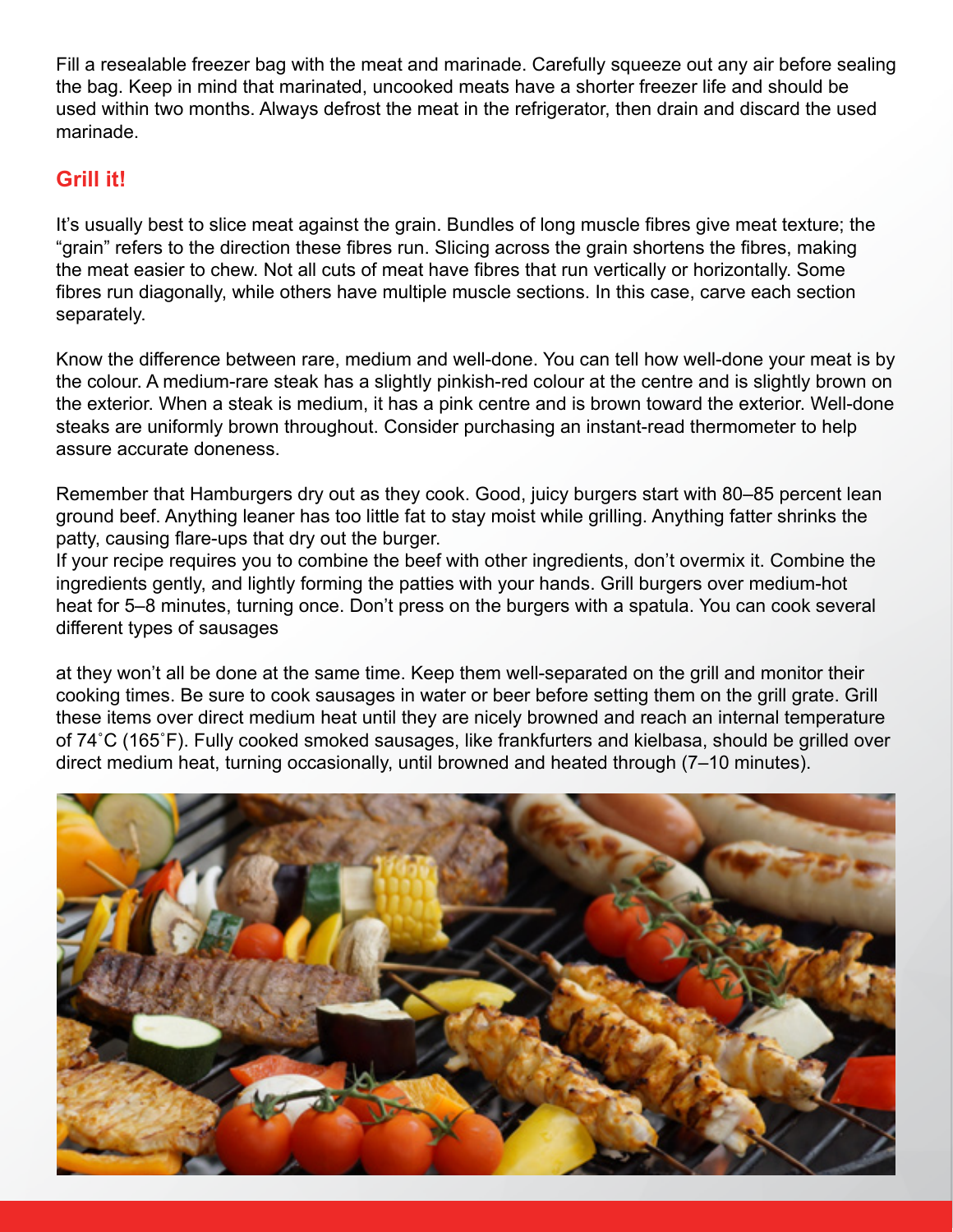## **Picnic Tricks**

#### **3 Little-Known Ways to Eat Better and More Safely When You Pack a Picnic**

Make your own refreshment, and let it cool your picnic. You'd never freeze a commercial soft drink, so all they do is give you one more thing to keep cold. But before there was Coke and Pepsi, there was lemonade. You can still make your own, using about three lemons for a quart. Squeeze the lemons, which should give you about  $\frac{1}{2}$  cup juice. Mix that with  $\frac{1}{2}$  cup sugar (or to taste) and add three cups water. Voilà! The night before your picnic, freeze the lemonade in plastic milk cartons. Then use the cartons to help keep the food cool in the cooler. Drink the lemonade as it thaws.

Make potato salad with oil and vinegar. Just hold the mayo and eggs. There's no picnic food that gets more bad press than potato salad and justifiably so, when it's made with eggs and mayonnaise, which can harbour bacteria that cause sickness. There are many delicious variations on potato salad that use oil and vinegar instead—but few cookbooks tell you that they're safe for picnics. Here's a very simple version: Boil potatoes until they're tender. Drain and dice them. Then dress them while still warm with olive oil, vinegar, salt, pepper, finely chopped onions, and/ or garlic. You can eat it hot, cold, or warm.

If you picnic often, invest in a good cooler. Ads for coolers suggest they can keep just about anything cold. But don't count on one to keep frozen things from turning to goop within a few hours. "Coolers cool; they don't freeze," writes Tom Bartlett in an article in the online magazine Slate that analyzed the performance of six picnic coolers. However, Bartlett's top-rated cooler, the Coleman Ultimate Xtreme, priced at around \$85, kept a six-pack of beer surrounded by ice cool for four days. His favorite for the esthetics was another Coleman, the Steel Cooler. It costs twice as much, but it kept beer cool for three days and looks great. Hard coolers did a better job than soft-sided ones, but you may want a softie for other reasons.

Bartlett liked the Polar Bear Soft Side Cooler for being easy to store and clean. He has a few cooler tips too. One: Full coolers stay cool longer than half-full ones. Pack it full in layers: ice on the bottom, then drinks, then more ice, and soft stuff such as sandwiches and potato salad on top.





[Education Supporter](https://ampleorganics.com/)